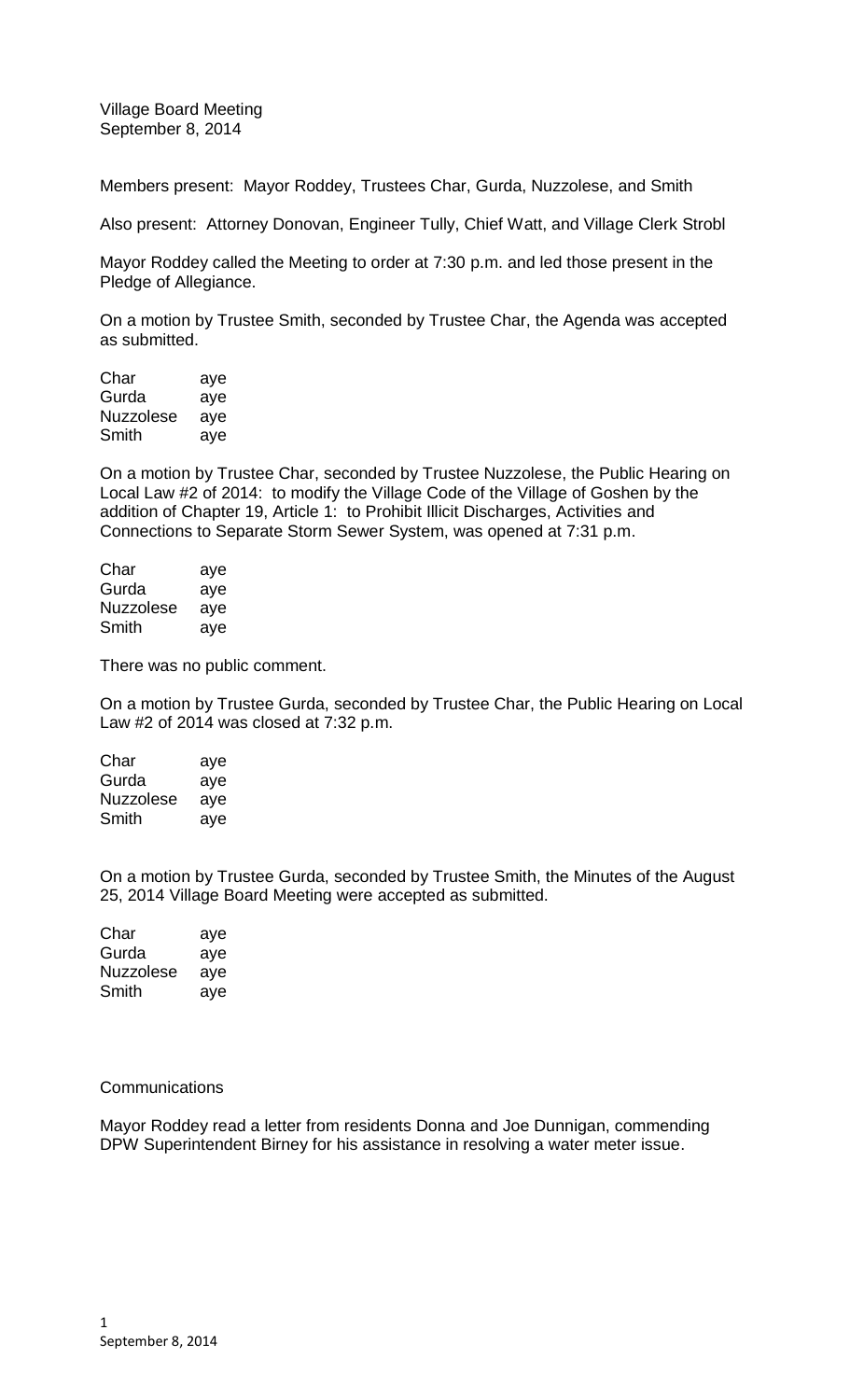Mayor Roddey read a letter from the Leukemia & Lymphoma Society, Connecticut Westchester Hudson Valley Chapter, announcing three dates for their "Light The Night" fundraising walks.

On a motion by Trustee Char, seconded by Trustee Smith, the Board approved a Resolution recognizing September as Leukemia, Lymphoma & Myeloma Awareness Month.

| Char             | aye |
|------------------|-----|
| Gurda            | aye |
| <b>Nuzzolese</b> | aye |
| Smith            | aye |

Mayor Roddey read a letter requesting a temporary street closure for the  $25<sup>th</sup>$  Annual Block party of the neighbors on McNally Street and Crescent Drive, on Sunday, September  $21^{st}$  from 2:00 p.m. until 5:00 p.m.

On a motion by Trustee Nuzzolese, seconded by Trustee Smith, the request was approved.

| Char      | aye |
|-----------|-----|
| Gurda     | aye |
| Nuzzolese | aye |
| Smith     | aye |

Items of Business

Life Scout Madison Olivero spoke to the Board about his proposed Eagle Scout Project, and explained the procedure he has followed to this point.

On a motion by Trustee Char, seconded by Trustee Smith, the Village Board hereby approves the Eagle Scout Service Project Proposal submitted by Madison Olivero, for rebuilding of the small deck/stairs adjacent to the handicap ramp at Village Hall, and agrees to finance construction materials, at a cost not to exceed \$500.

| Char             | aye |
|------------------|-----|
| Gurda            | aye |
| <b>Nuzzolese</b> | ave |
| Smith            | aye |

On a motion by Trustee Gurda, seconded by Trustee Nuzzolese, bills as examined by members of the Board were approved in accordance with Abstract 2014/2015 number 5, check numbers 7574 through 7638, in the amount of \$123,593.70.

| Char             | aye |
|------------------|-----|
| Gurda            | aye |
| <b>Nuzzolese</b> | aye |
| Smith            | aye |

On a motion by Trustee Nuzzolese, seconded by Trustee Smith, authorization is hereby given for the creation of a Working Leader non-competitive position with the County of Orange Department of Human Resources, to be under the supervision of the Department of Public Works Superintendent.

| Char      | aye |
|-----------|-----|
| Gurda     | aye |
| Nuzzolese | aye |
| Smith     | aye |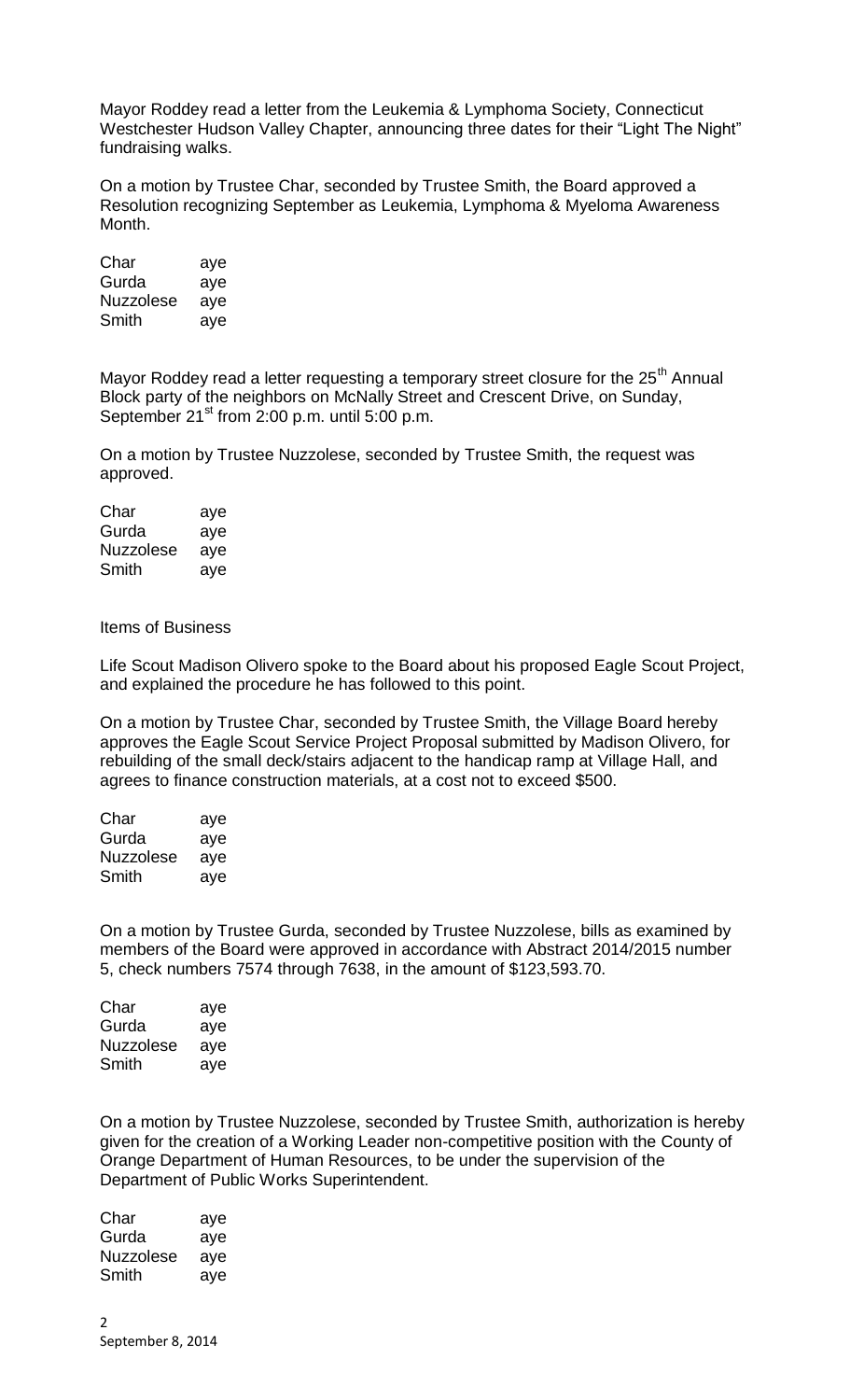Trustee Gurda offered the following resolution and moved its adoption:

BE IT RESOLVED: to transfer \$6,000 from A.1990.4000 Contingent Account to A.3510.4000 Animal Control Contractual. The purpose of this transfer is to increase funding to the Goshen Humane Society from \$6,000 to \$12,000 for the 2015 fiscal year.

The foregoing resolution was seconded by Trustee Smith, and the vote resulted as follows:

| Char             | aye |
|------------------|-----|
| Gurda            | aye |
| <b>Nuzzolese</b> | aye |
| Smith            | aye |

On a motion by Trustee Char, seconded by Trustee Smith, Gregory A. Kelemen is hereby appointed full time Police Officer for the Village of Goshen Police Department at a salary of \$59,950.00, pending satisfactory completion of pre-employment paper work, and physical and psychological testing. This appointment includes a maximum probationary period of 18 months.

| Char             | aye |
|------------------|-----|
| Gurda            | aye |
| <b>Nuzzolese</b> | aye |
| Smith            | aye |

On a motion by Trustee Char, seconded by Trustee Nuzzolese, the Village Board of the Village of Goshen, as lead agency, hereby issues a negative declaration pursuant to the applicable provisions of the State Environmental Quality Review Act, set forth at 6NYCRR Part 617 *et seq.,* in the action: adoption of Local Law #2 of 2014.

| Char             | aye |
|------------------|-----|
| Gurda            | aye |
| <b>Nuzzolese</b> | aye |
| Smith            | aye |

On a motion by Trustee Nuzzolese, seconded by Trustee Smith, the Board of Trustees of the Village of Goshen hereby adopts Local Law # 2 of 2014, a Local Law to modify the Village Code of the Village of Goshen by the addition of Chapter 19, Article 1: to Prohibit Illicit Discharges, Activities and Connections to Separate Storm Sewer System.

| Char      | aye |
|-----------|-----|
| Gurda     | aye |
| Nuzzolese | aye |
| Smith     | aye |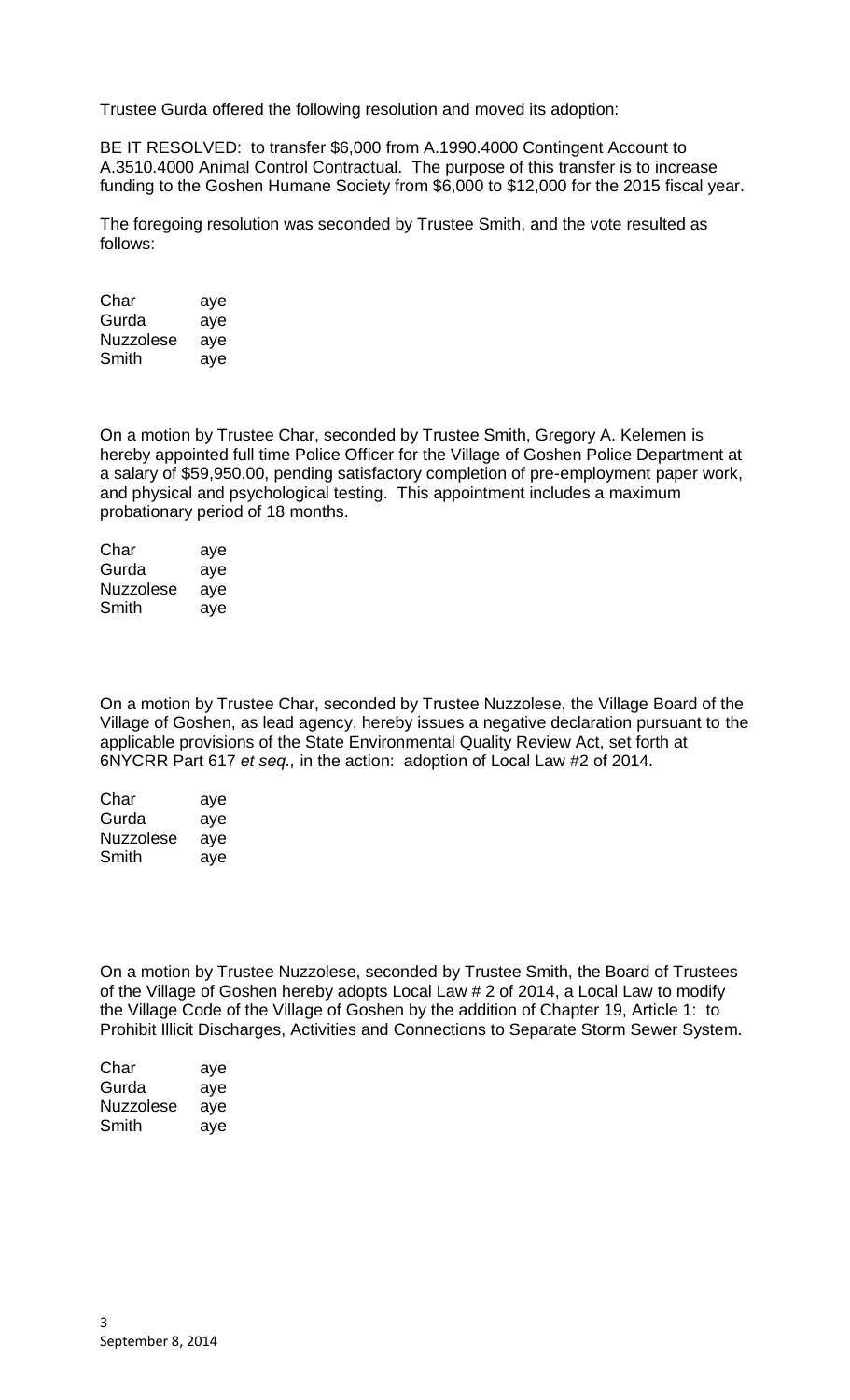## EXTRACT OF MINUTES

Meeting of the Board of Trustees of the

Village of Goshen, in the

County of Orange, New York

September 8, 2014

\* \* \*

A regular meeting of the Board of Trustees of the Village of Goshen, in the

County of Orange, New York, was held at the Village Hall, 276 Main Street, Goshen,

New York, on September 8, 2014.

| There were present: | Hon. Kyle Roddey, Mayor; and |
|---------------------|------------------------------|
|---------------------|------------------------------|

Trustees: Edward Char Christopher Gurda Michael Nuzzolese Peter Smith

There were absent:

Also present: Margaret G. Strobl, Village Clerk \* \* \*

Trustee Smith offered the following resolution and moved its adoption:

BOND RESOLUTION OF THE VILLAGE OF GOSHEN, NEW YORK, ADOPTED SEPTEMBER 8, 2014, AUTHORIZING THE CONSTRUCTION OF A NEW WATER STORAGE TANK AT THE PROSPECT RESERVOIR, STATING THE ESTIMATED MAXIMUM COST THEREOF IS \$1,000,000, APPROPRIATING SAID AMOUNT FOR SUCH PURPOSE, AND AUTHORIZING THE ISSUANCE OF BONDS IN THE PRINCIPAL AMOUNT OF NOT TO EXCEED \$1,000,000 TO FINANCE SAID APPROPRIATION

THE BOARD OF TRUSTEES OF THE VILLAGE OF GOSHEN, IN THE COUNTY OF ORANGE, NEW YORK, HEREBY RESOLVES (by the favorable vote of not less than two-thirds of all the members of said Board of Trustees) AS FOLLOWS: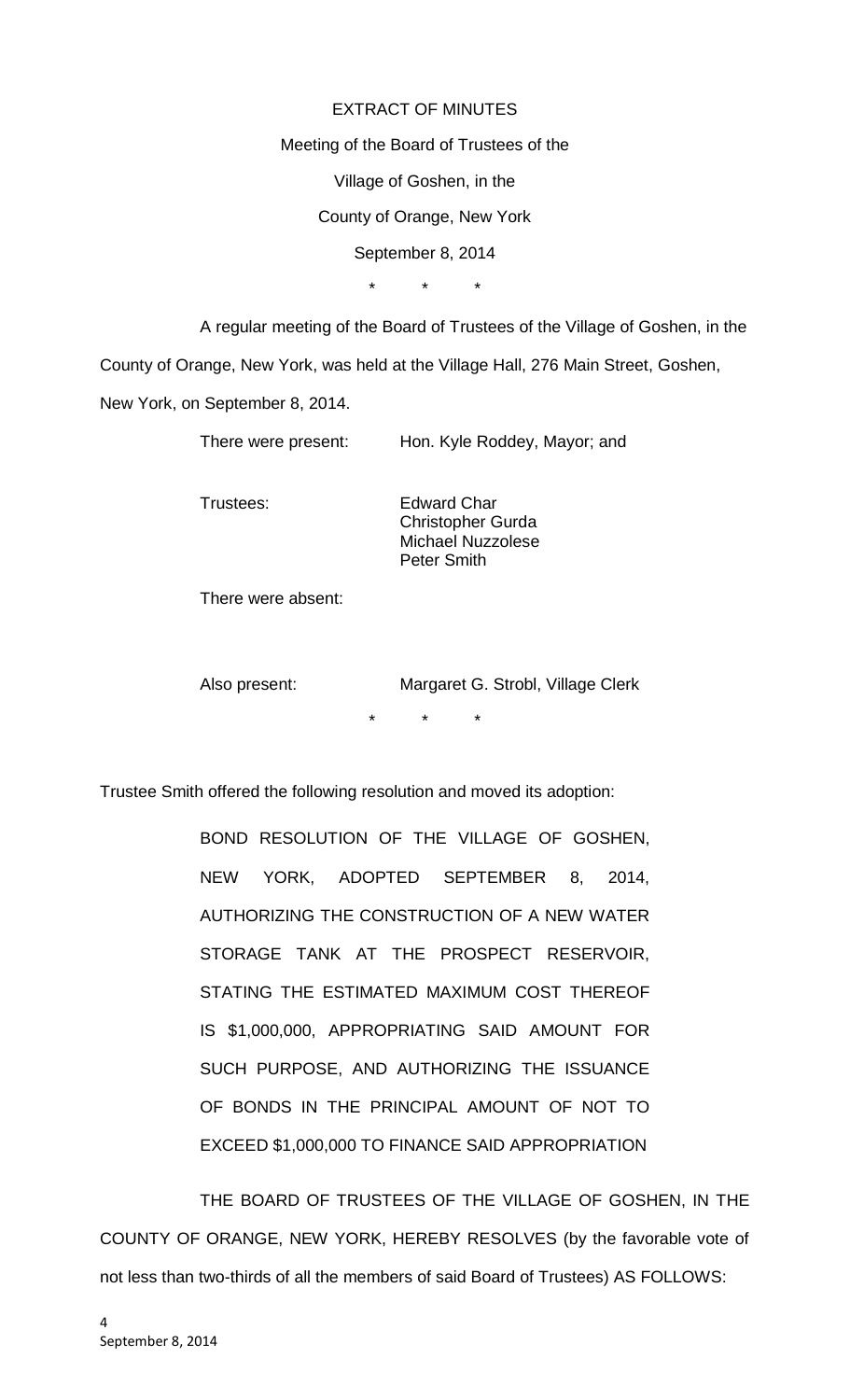Section 1. The Village of Goshen, in the County of Orange, New York (herein called the "Village"), is hereby authorized to construct a new water storage tank at the Prospect reservoir. The estimated maximum cost thereof, including preliminary costs and costs incidental thereto and the financing thereof, is \$1,000,000 and said amount is hereby appropriated for such purpose. The plan of financing includes the issuance of not to exceed \$1,000,000 bonds of the Village to finance said appropriation, and the levy and collection of taxes on all the taxable real property in the Village to pay the principal of said bonds and the interest thereon as the same shall become due and payable.

Section 2. Bonds of the Village in the principal amount of not to exceed \$1,000,000 are hereby authorized to be issued pursuant to the provisions of the Local Finance Law, constituting Chapter 33-a of the Consolidated Laws of the State of New York (herein called the "Law"), to finance said appropriation.

Section 3. The following additional matters are hereby determined and declared:

(a) The period of probable usefulness applicable to the object or purpose for which said bonds are authorized to be issued, within the limitations of Section 11.00 a. 1 of the Law, is forty (40) years.

(b) The proceeds of the bonds herein authorized, and any bond anticipation notes issued in anticipation of said bonds, may be applied to reimburse the Village for expenditures made after the effective date of this resolution for the purpose for which said bonds are authorized. The foregoing statement of intent with respect to reimbursement is made in conformity with Treasury Regulation Section 1.150-2 of the United States Treasury Department.

(c) The proposed maturity of the bonds authorized by this resolution will exceed five (5) years.

Section 4. Each of the bonds authorized by this resolution, and any bond anticipation notes issued in anticipation of the sale of said bonds, shall contain the recital of validity as prescribed by Section 52.00 of the Law and said bonds, and any notes issued in anticipation of said bonds, shall be general obligations of the Village,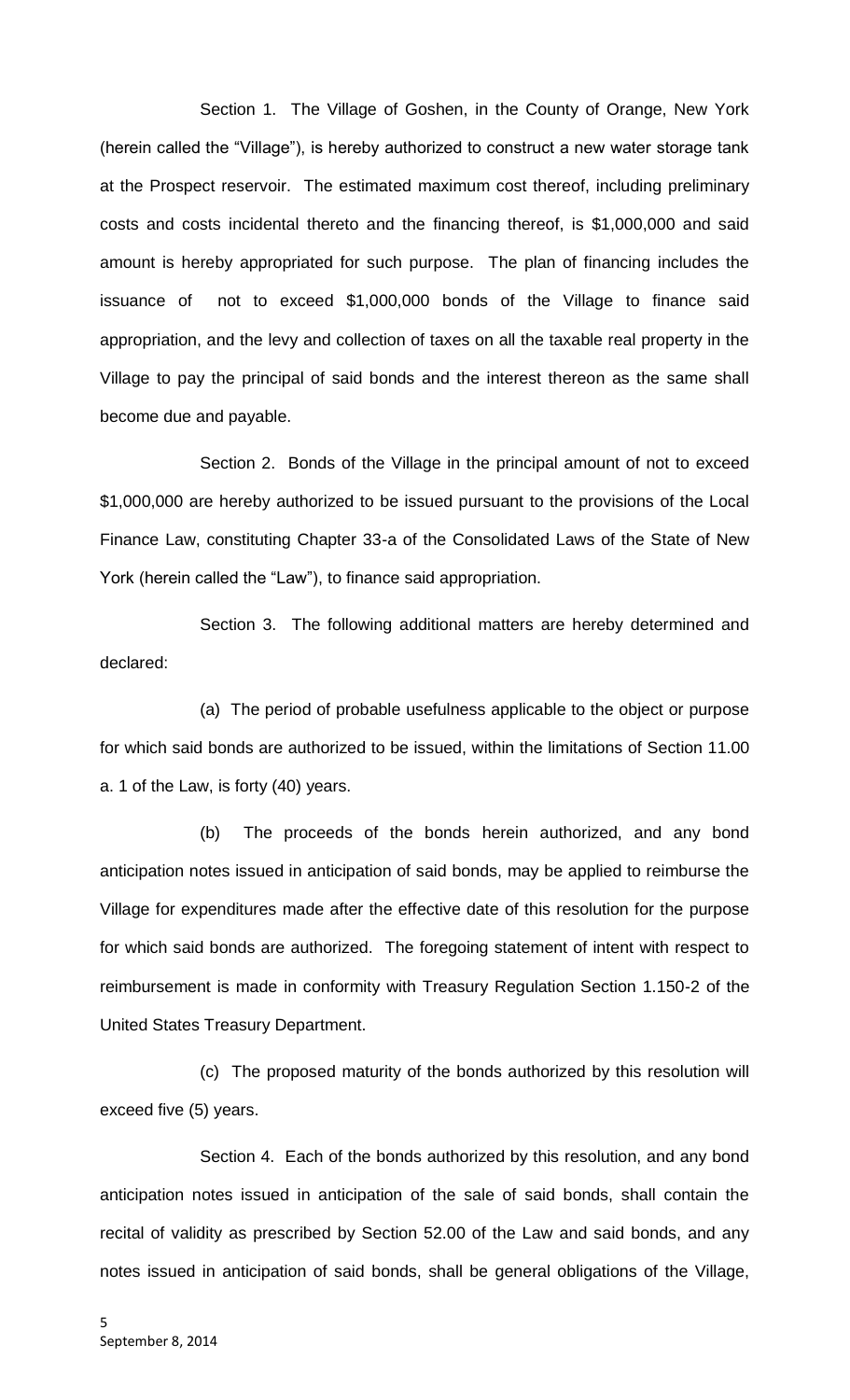payable as to both principal and interest by general tax upon all the taxable real property within the Village. The faith and credit of the Village are hereby irrevocably pledged to the punctual payment of the principal of and interest on said bonds, and any notes issued in anticipation of the sale of said bonds, and provision shall be made annually in the budget of the Village by appropriation for (a) the amortization and redemption of the bonds and any notes in anticipation thereof to mature in such year and (b) the payment of interest to be due and payable in such year.

Section 5. Subject to the provisions of this resolution and of the Law and pursuant to the provisions of Section 21.00 of the Law relative to the authorization of bonds with substantially level or declining annual debt service, Section 30.00 relative to the authorization of the issuance of bond anticipation notes and Section 50.00 and Sections 56.00 to 60.00 and Section 168.00 of the Law, the powers and duties of the Board of Trustees relative to authorizing bond anticipation notes and prescribing the terms, form and contents and as to the sale and issuance of the bonds herein authorized, and of any bond anticipation notes issued in anticipation of said bonds, and the renewals of said bond anticipation notes, and as to executing agreements for credit enhancement, are hereby delegated to the Village Treasurer, the chief fiscal officer of the Village.

Section 6. The validity of the bonds authorized by this resolution, and of any notes issued in anticipation of the sale of said bonds, may be contested only if:

- (a) such obligations are authorized for an object or purpose for which the Village is not authorized to expend money, or
- (b) the provisions of law which should be complied with at the date of the publication of such resolution, or a summary thereof, are not substantially complied with,

and an action, suit or proceeding contesting such validity is commenced within twenty days after the date of such publication, or

> (c) such obligations are authorized in violation of the provisions of the constitution.

Section 7. This bond resolution is subject to a permissive referendum and the Village Clerk is hereby authorized and directed, within ten (10) days after the adoption of this resolution, to publish or cause to be published, in full, in the *"Goshen Independent,"* a newspaper having a general circulation within said Village and hereby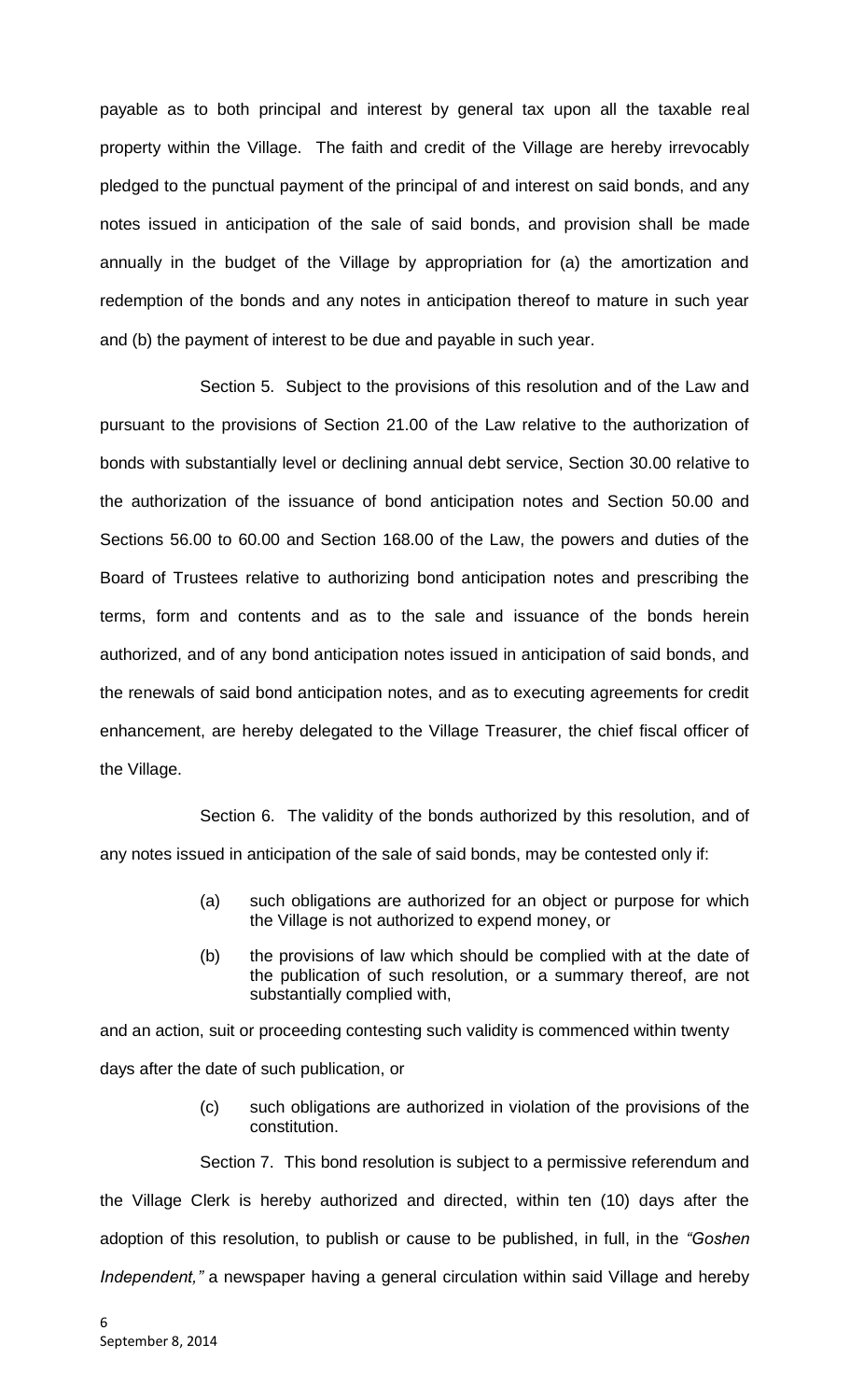designated the official newspaper of the Village for such publication, and posted in at least six (6) public places and in each polling place in the Village, a Notice in substantially the following form:

## VILLAGE OF GOSHEN, NEW YORK

PLEASE TAKE NOTICE that on September 8, 2014, the Board of Trustees of the Village of Goshen, in the County of Orange, New York, adopted a bond resolution entitled:

> "Bond Resolution of the Village of Goshen, New York, adopted September 8, 2014, authorizing the construction of a new water storage tank at the Prospect Reservoir, stating the estimated maximum cost thereof is \$1,000,000, appropriating said amount for such purpose, and authorizing the issuance of bonds in the principal amount of not to exceed \$1,000,000 to finance said appropriation,"

an abstract of such bond resolution, concisely stating the purpose and effect thereof,

being as follows:

FIRST: AUTHORIZING said Village to construct a new water storage tank at the Prospect Reservoir; STATING the estimated maximum cost thereof, including preliminary costs and costs incidental thereto and the financing thereof, is \$1,000,000; APPROPRIATING said amount for such purpose; and STATING the plan of financing includes the issuance of not to exceed \$1,000,000 bonds of the Village to finance said appropriation, and the levy of a tax upon all the taxable real property within the Village to pay the principal of said bonds and interest thereon;

SECOND: AUTHORIZING the issuance of not to exceed \$1,000,000 bonds of the Village pursuant to the Local Finance Law of the State of New York (the "Law") to finance said appropriation;

THIRD: DETERMINING and STATING the period of probable usefulness applicable to the purpose for which said bonds are authorized to be issued is forty (40) years; the proceeds of said bonds and any bond anticipation notes issued in anticipation thereof may be applied to reimburse the Village for expenditures made after the effective date of this bond resolution for the purpose for which said bonds are authorized; and the proposed maturity of said bonds will exceed five (5) years;

FOURTH: DETERMINING that said bonds and any bond anticipation notes issued in anticipation of said bonds and the renewals of said bond anticipation notes shall be general obligations of the Village; and PLEDGING to their payment the faith and credit of the Village;

FIFTH: DELEGATING to the Village Treasurer the powers and duties as to the issuance of said bonds, and any bond anticipation notes issued in anticipation of said bonds, or the renewals thereof; and

SIXTH: DETERMINING that the bond resolution is subject to a permissive referendum.

DATED: September 8, 2014 Margaret G. Strobl

Village Clerk